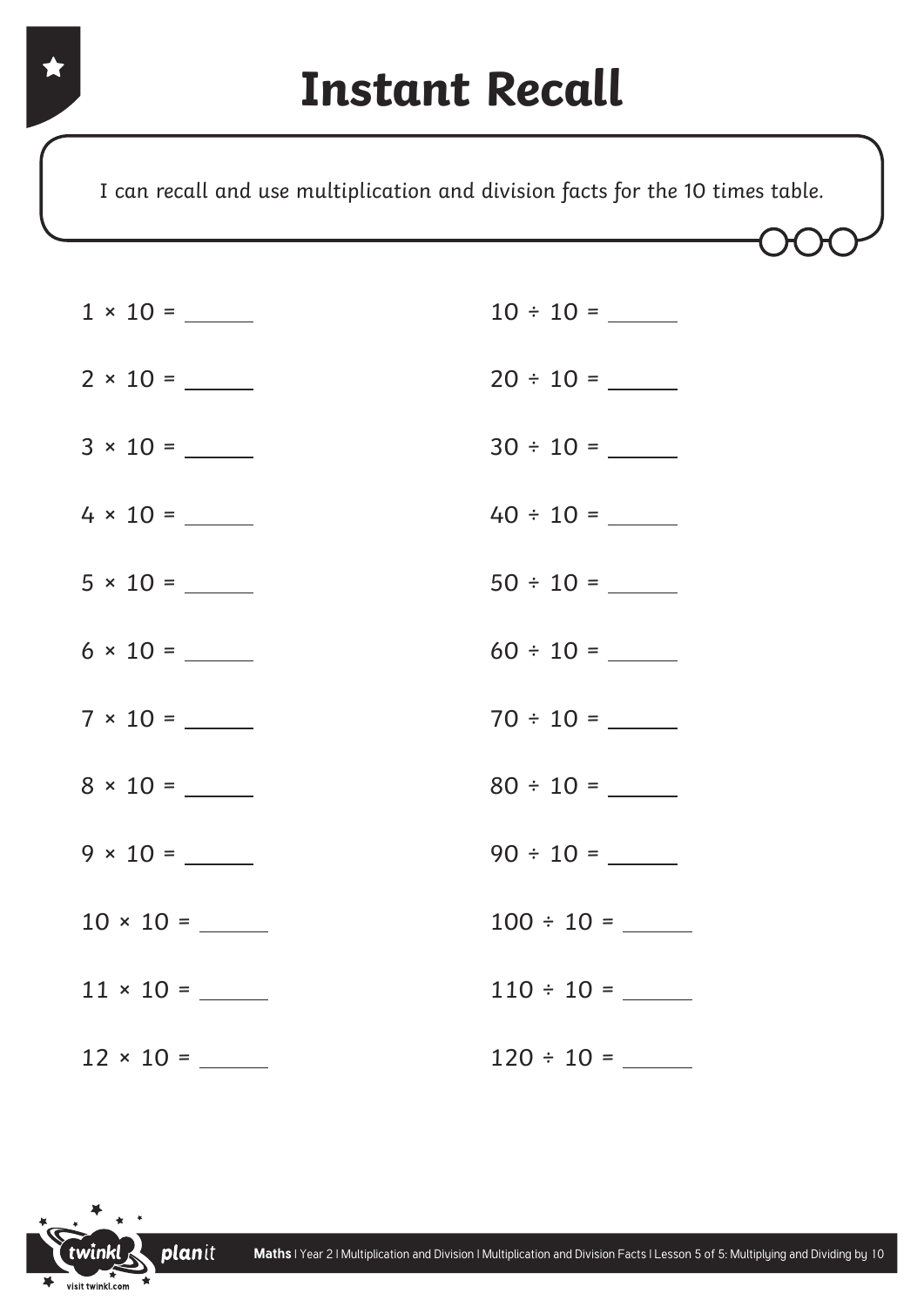## **Answers**

| $1 \times 10 = 10$   | $10 \div 10 = 1$   |
|----------------------|--------------------|
| $2 \times 10 = 20$   | $20 \div 10 = 2$   |
| $3 \times 10 = 30$   | $30 \div 10 = 2$   |
| $4 \times 10 = 40$   | $40 \div 10 = 4$   |
| $5 \times 10 = 50$   | $50 \div 10 = S$   |
| $6 \times 10 = 60$   | $60 \div 10 = 6$   |
| $7 \times 10 = 70$   | $70 \div 10 = 2$   |
| $8 \times 10 = 80$   | $80 \div 10 = 8$   |
| $9 \times 10 = 90$   | $90 \div 10 = 9$   |
| $10 \times 10 = 100$ | $100 \div 10 = 10$ |
| $11 \times 10 = 110$ | $110 \div 10 = 11$ |
| $12 \times 10 = 120$ | $120 \div 10 = 12$ |

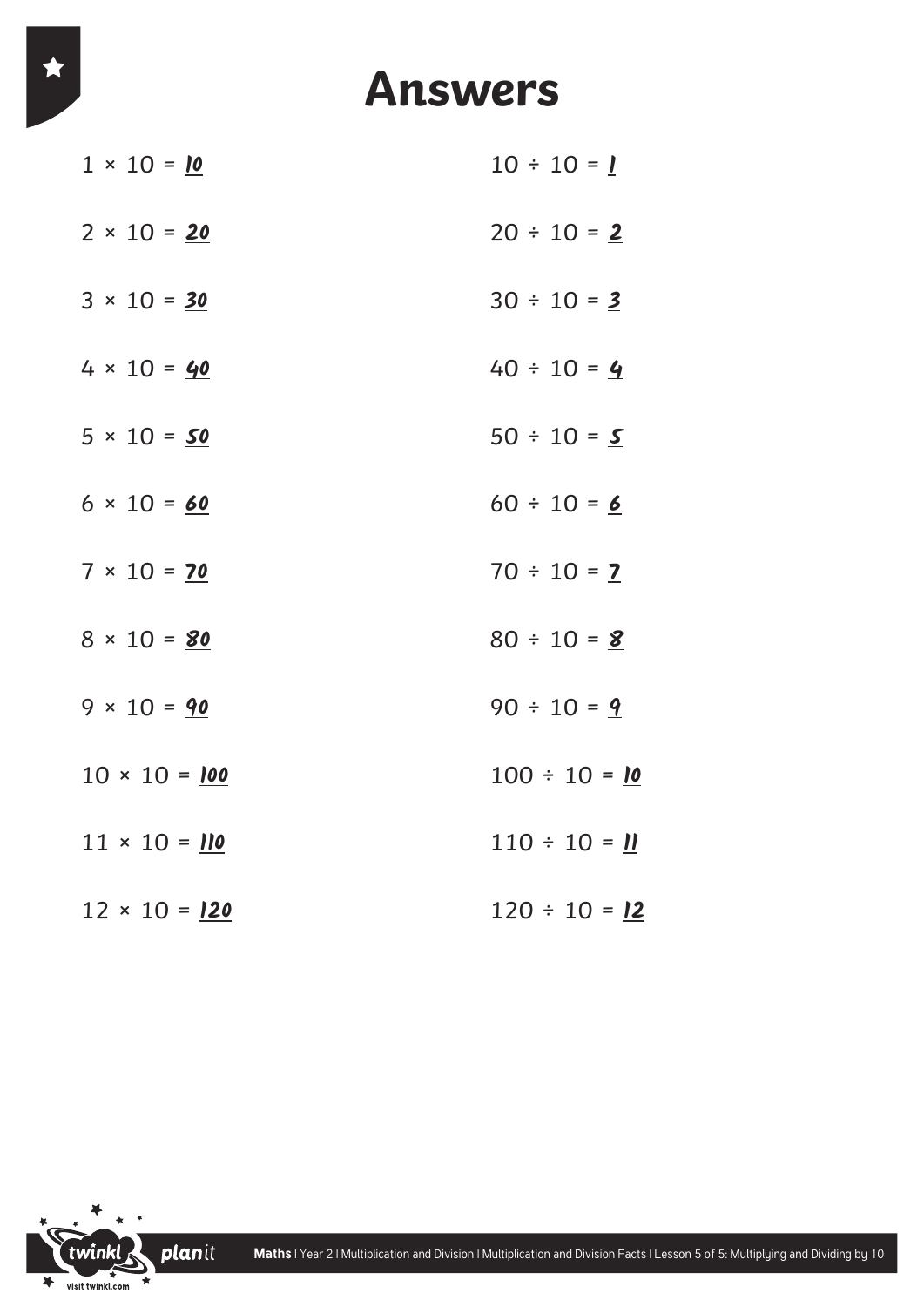I can recall and use multiplication and division facts for the 10 times table.

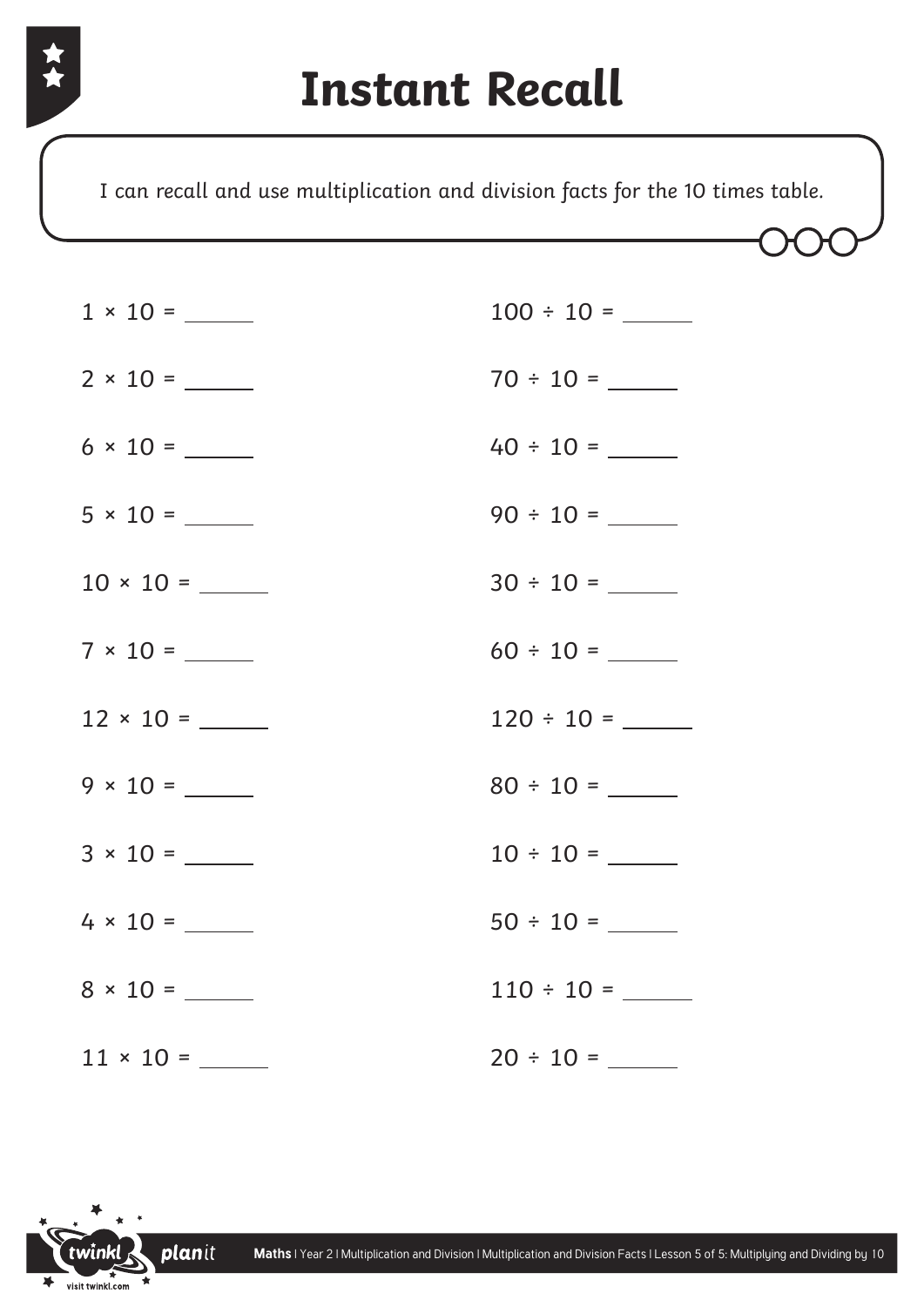

## **Answers**

| $1 \times 10 = 10$   | $100 \div 10 = 10$ |
|----------------------|--------------------|
| $2 \times 10 = 20$   | $70 \div 10 = 2$   |
| $6 \times 10 = 60$   | $40 \div 10 = 4$   |
| $5 \times 10 = 50$   | $90 \div 10 = 9$   |
| $10 \times 10 = 100$ | $30 \div 10 = 3$   |
| $7 \times 10 = 70$   | $60 \div 10 = 6$   |
| $12 \times 10 = 120$ | $120 \div 10 = 12$ |
| $9 \times 10 = 90$   | $80 \div 10 = 8$   |
| $3 \times 10 = 30$   | $10 \div 10 = 1$   |
| $4 \times 10 = 40$   | $50 \div 10 = S$   |
| $8 \times 10 = 80$   | $110 \div 10 = 11$ |
| $11 \times 10 = 110$ | $20 \div 10 = 2$   |

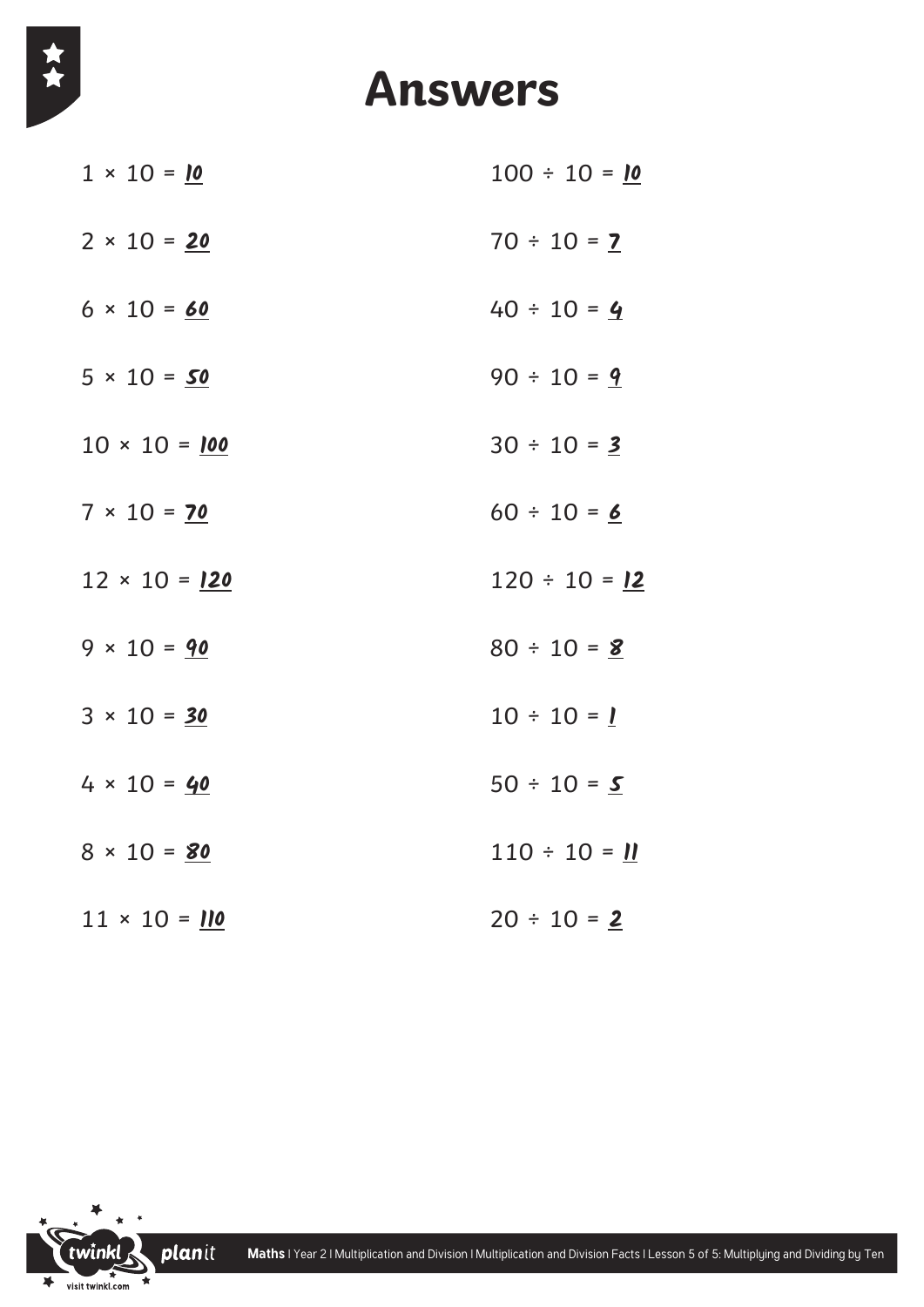

I can recall and use multiplication and division facts for the 10 times table.

| $\frac{\text{10}}{10} \times 10 = 20$ | $70 \div 10 =$         |
|---------------------------------------|------------------------|
|                                       | $ \div$ 10 = 4         |
|                                       | $120 \div 10 =$        |
| $\frac{\ }{2}$ × 10 = 70              | $\frac{1}{2}$ ÷ 10 = 3 |
|                                       |                        |
| $\times 10 = 40$                      | $\div 10 = 11$         |
|                                       |                        |
| $\frac{\text{10}}{10} \times 10 = 50$ | $\frac{1}{2}$ ÷ 10 = 1 |
|                                       | $90 \div 10 =$         |
| $\times$ 10 = 120                     | $\frac{1}{2}$ ÷ 10 = 2 |
| $\frac{x}{10} = 90$                   |                        |